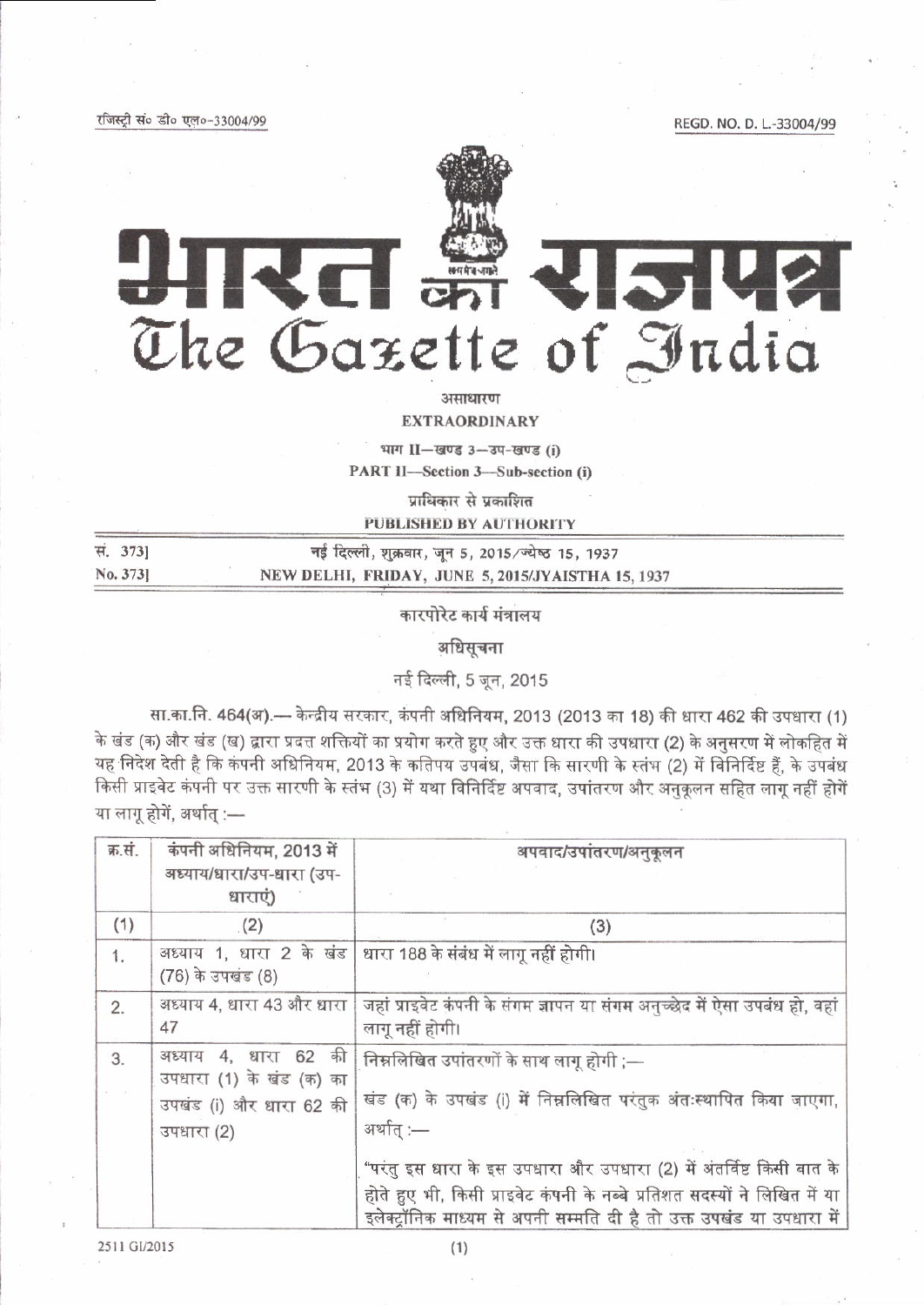# THE GAZETTE OF INDIA: EXTRAORDINARY

[PART II-SEC. 3(i)]

|     |                                                     | विनिर्दिष्ट अवधि से कम की अवधि लागू होगी"                                                                                                                                                                                                                        |
|-----|-----------------------------------------------------|------------------------------------------------------------------------------------------------------------------------------------------------------------------------------------------------------------------------------------------------------------------|
| 4.  | अध्याय 4, धारा 62 की<br>उपधारा (1) का खंड (ख)       | खंड (ख) में "विशेष संकल्प" शब्दों के स्थान पर "साधारण संकल्प" शब्द रखे<br>जाएंगे।                                                                                                                                                                                |
| 5.  | अध्याय 4, धारा 67                                   | निम्नलिखित प्राइवेट कंपनियों पर लागू नहीं होगी-                                                                                                                                                                                                                  |
|     |                                                     | जिसकी शेयर पूंजी में किसी अन्य कारपोरेट निकाय ने विनिधान नहीं<br>$($ क)<br>किया हो;                                                                                                                                                                              |
|     |                                                     | यदि ऐसी किसी कंपनी जिसकी बैंको या वित्तीय संस्थानों या अन्य<br>$(\overline{q})$<br>किसी कारपोरेट निकाय से ऋण उसकी चुकता शेयर पूंजी के दुगुने या पचास<br>करोड़ रुपए से कम, जो भी कम हो तो; और                                                                     |
|     |                                                     | ऐसी कंपनी जो इस प्रकार के विद्यमान उधार के प्रतिसंदाय के समय<br>(TF)<br>इस धारा के अधीन संव्यवहार में दोषी न हो।                                                                                                                                                 |
| 6.  | अध्याय 5, धारा 73 की<br>उपधारा 2 के खंड (क) से (ड़) | किसी ऐसी प्राइवेट कंपनी पर लागू नहीं होगी जो अपने सदस्यों से समादत्त<br>शेयरपूंजी और खुली आरक्षितियों के योग के एक सौ प्रतिशत से अनधिक राशि<br>स्वीकार करती है और ऐसी कंपनी इस प्रकार स्वीकृत राशि के ब्यौरे<br>यथाविनिर्दिष्ट रीति से रजिस्ट्रार को फाइल करेगी। |
| 7.  | अध्याय 7, धारा 101 से 107<br>और धारा 109            | लागू होगी जब तक कि संबंधित धाराओं या कंपनी के अनुच्छेदों में कोई अन्यथा<br>उपबंध न हो।                                                                                                                                                                           |
| 8.  | अध्याय 7, धारा 117 की<br>उपधारा 3 का खंड (छ)        | लागू नहीं होगी।                                                                                                                                                                                                                                                  |
| 9.  | अध्याय 10, धारा 141 की                              | इस उपांतरण के साथ लागू होगी कि "बीस से अधिक कंपनियों" शब्दों के पश्चात्                                                                                                                                                                                          |
|     | उपधारा 3 का खंड (छ)                                 | "एक सौ करोड़ रुपए से कम समादत्त शेयरपूंजी वाली एकल व्यक्ति कंपनियों,                                                                                                                                                                                             |
|     |                                                     | निष्क्रिय कंपनियों, छोटी कंपनियों और प्राइवेट कंपनियों के सिवाय" शब्द रखे<br>जाएंगे।                                                                                                                                                                             |
| 10. | अध्याय 11, धारा 160                                 | लागू नहीं होगी।                                                                                                                                                                                                                                                  |
| 11. | अध्याय 11, धारा 162                                 | लागू नहीं होगी।                                                                                                                                                                                                                                                  |
| 12. | अध्याय 12, धारा 180                                 | लागू नहीं होगी।                                                                                                                                                                                                                                                  |
| 13. | अध्याय 12, धारा 184 की<br>उपधारा (2)                | इस अपवाद के साथ लागू होगी कि हितबद्ध निदेशक अपना हित प्रकट करने के<br>पश्चात् ऐसे अधिवेशन में भाग ले सकते हैं।                                                                                                                                                   |
| 14. | अध्याय 12, धारा 185                                 | ऐसी प्राइवेट कंपनी पर लागू नहीं होगी-                                                                                                                                                                                                                            |
|     |                                                     | जिसकी शेयर पूंजी में किसी कारपोरेट निकाय ने विनिधान नहीं किया<br>$($ क)<br>हो;                                                                                                                                                                                   |
|     |                                                     | यदि ऐसी कंपनी पर बैंको या वित्तीय संस्थानों या अन्य किसी<br>(ख)<br>कारपोरेट निकाय से उधार उसकी समादत्त शेयर पूंजी के दुगुने या पचास<br>करोड़ रुपए, जो भी कम हो; और                                                                                               |
|     |                                                     | ऐसी कंपनी ने इस धारा के अधीन लेन-देन के समय विद्यमान उधार<br>$(\exists T)$<br>के प्रतिसंदाय में कोई चूक नहीं की हो।                                                                                                                                              |
| 15. | अध्याय 12, धारा 188 दूसरे<br>परंतुक की उपधारा (1)   | लागू नहीं होगी।                                                                                                                                                                                                                                                  |
| 16. | अध्याय 13, धारा 196,<br>उपधारा (4) और उपधारा (5)    | लागू नहीं होगी।                                                                                                                                                                                                                                                  |

 $\overline{c}$